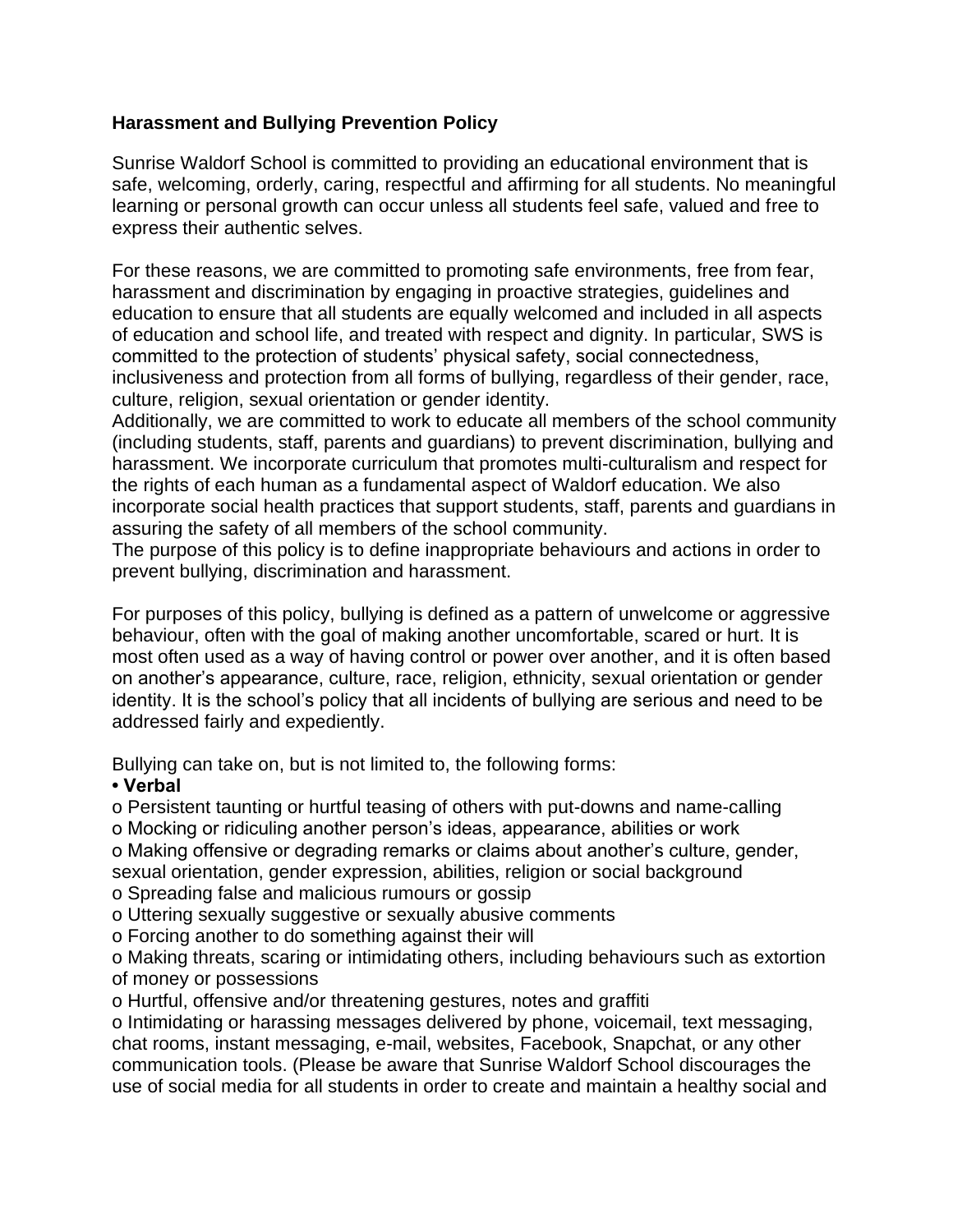learning environment for all children—see our Media Guidelines in the Parent Handbook for additional information.)

## **• Physical**

o Any form of physical violence such as hitting, slapping, biting, choking, pinching, pulling, pushing, scratching, tripping, kicking, punching and spitting o Unwanted physical contact such as touching o Interfering with, taking, or damaging the belongings of others

## **• Relational**

o Ignoring, rejecting, isolating or excluding others

o Shunning others, which involves both exclusion and rumour spreading

o Purposefully manipulating and/or ruining relationships

Bullying should be differentiated from conflict in order to appropriately respond to bullying incidents. Some of the actions listed above may not be recognized as bullying when they are committed as random or reactive responses to conflict situations. While the two seem similar, there is actually a distinct difference. Bullying is a persistent pattern of unwelcome or aggressive behaviour that often involves an imbalance of power, and/or the intention to harm or humiliate someone, whereas conflict is generally a disagreement or difference in opinion between peers who typically have equal power in their relationship. When determining whether an action should be considered bullying, the students' age, maturity and special needs, if any, must also be taken into consideration. Responses to inappropriate behaviours related to conflict rather than bullying are covered in the school's Discipline Guidelines.

Sunrise Waldorf School takes bullying and harassment concerns very seriously. We are committed to thoroughly investigating and resolving all cases of bullying in a firm, judicious, and caring manner. All suspected cases of bullying will be looked into by the Head of School in cooperation with the relevant teachers. All inquiries will be conducted in a sensitive and confidential manner in consultation with the appropriate students, parents and staff, and parents will be notified when an investigation is instigated. Ensuring the safety and well-being of our students will be our first priority. Student and parent concerns regarding student safety will be taken very seriously and will be resolved as efficiently and fairly as possible. We will take all reasonable steps to prevent retaliation against a student or other party who has made a complaint of bullying or harassment.

Each member of the school community should share the responsibility of modeling respectful conduct regardless of perceived differences and should refuse to tolerate any form of discrimination. All members of the community shall have the individual and collective responsibility to identify and act upon unacceptable behaviour, including discriminatory attitudes and behaviours, and strive to eliminate systemic inequities or barriers. Any staff member who violates or does not follow this policy may also be subject to remedial or disciplinary action, up to and including termination. We ask all members of the school community to follow the following principles for working together to keep bullying out of our school: